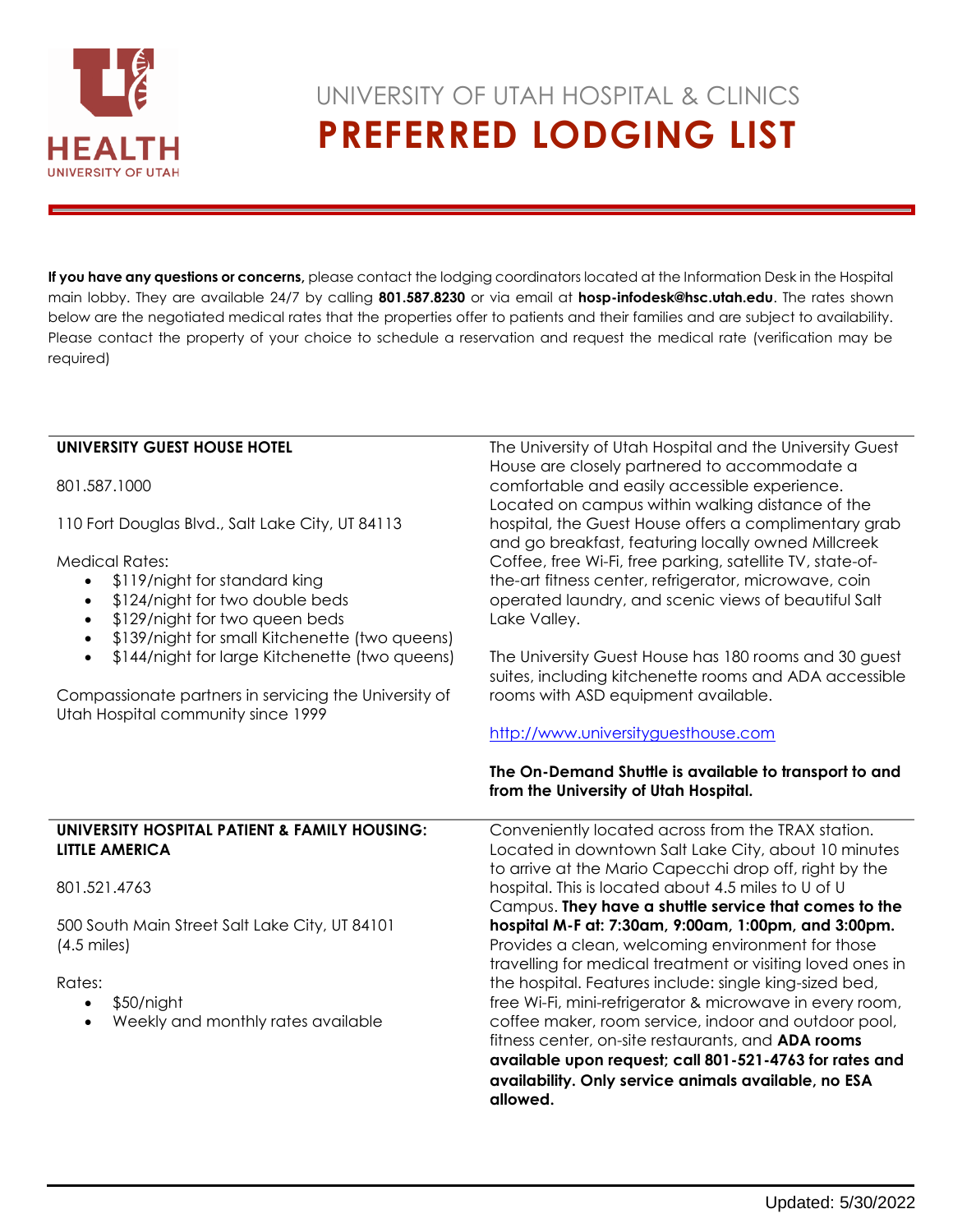## **THE AVENUES APARTMENTS**

81 S Street, Salt Lake City, UT 84103 (1 mile from U of U Hospital)

#### Rates:

• \$65-\$70/night 2 bedroom w/2 queen beds

#### **GREATER AVENUES APARTMENTS**

#### 435.850.7408

182 N Street, Salt Lake City, UT 84103 (1.19 miles)

Rates:

- \$45/night studio w/ 1 queen bed
- \$55/night 1 bedroom w/ 2 queen beds
- \$65/night 2 bedroom w/ 1 queen bed and 2 twins, and living room.
- **Tax included, no security deposit, and available for long term stay**

**MARRIOTT UNIVERSITY PARK HOTEL**

801.581.1000

480 Wakara Way, Salt Lake City, UT 84108 (2.0 miles)

Rates:

- Medical rates are priced 20% below our standard available rates
- Extended Stay bookings available

Providing affordable housing for over 30 years, The Avenues Apartments are fully furnished with complete kitchens! They also have a washer and dryer in each unit. There is off street parking as well as on street parking. High efficiency central air and heating with HEPA filters. Google fiber with 1 gb internet/Wi-Fi, AT&T cable TV. No tax, no security deposit, apartment is yours as long as you need it! **No smoking and no pets allowed**, **except service animals.**

The Greater Avenues Apartments are fully furnished apartments with complete kitchens, cable, and wireless internet. Less than a block away from the bus stop and two blocks from Lindsey Gardens Park it's ideally situated for a relaxing stay. All units have a washer/dryer. Off street parking is available if there isn't sufficient parking. **No smoking and no pets allowed.**

Our hotel rooms offer one king, two queen, or two double beds, fridge and coffee maker**. No shuttle available to hospital**. One-bedroom suites offer one king bed in a private sleeping room, small living area with sofa sleeper, microwave, coffee maker, and fridge. **Complimentary parking**, workout facility, complimentary internet. We offer Starbucks, lounge, restaurant, room service. Small market. **Pets are welcome for a fee (call for fee information).** Medical rates are available by booking online at [www.marriott.com/slcup](http://www.marriott.com/slcup) using promotional code **MPF**. If you book through the Marriott Reservation Center, please refer to **Cluster Code MPF, or Corporate Medical Rate**.

#### **HAMPTON INN FOOTHILL**

801.583.3500

1345 S Foothill Dr., Salt Lake City, UT 84108 (2.83 miles)

Rates:

 15% off best available rate/night standard room and suites

Choice of single king or double queen rooms. Complimentary hot continental breakfast, indoor Pool and hot tub, high speed wireless internet, fitness center, and complimentary self-parking. Valet dry cleaning and guest laundry facilities are available.

**No shuttle available to the hospital. No pets allowed.**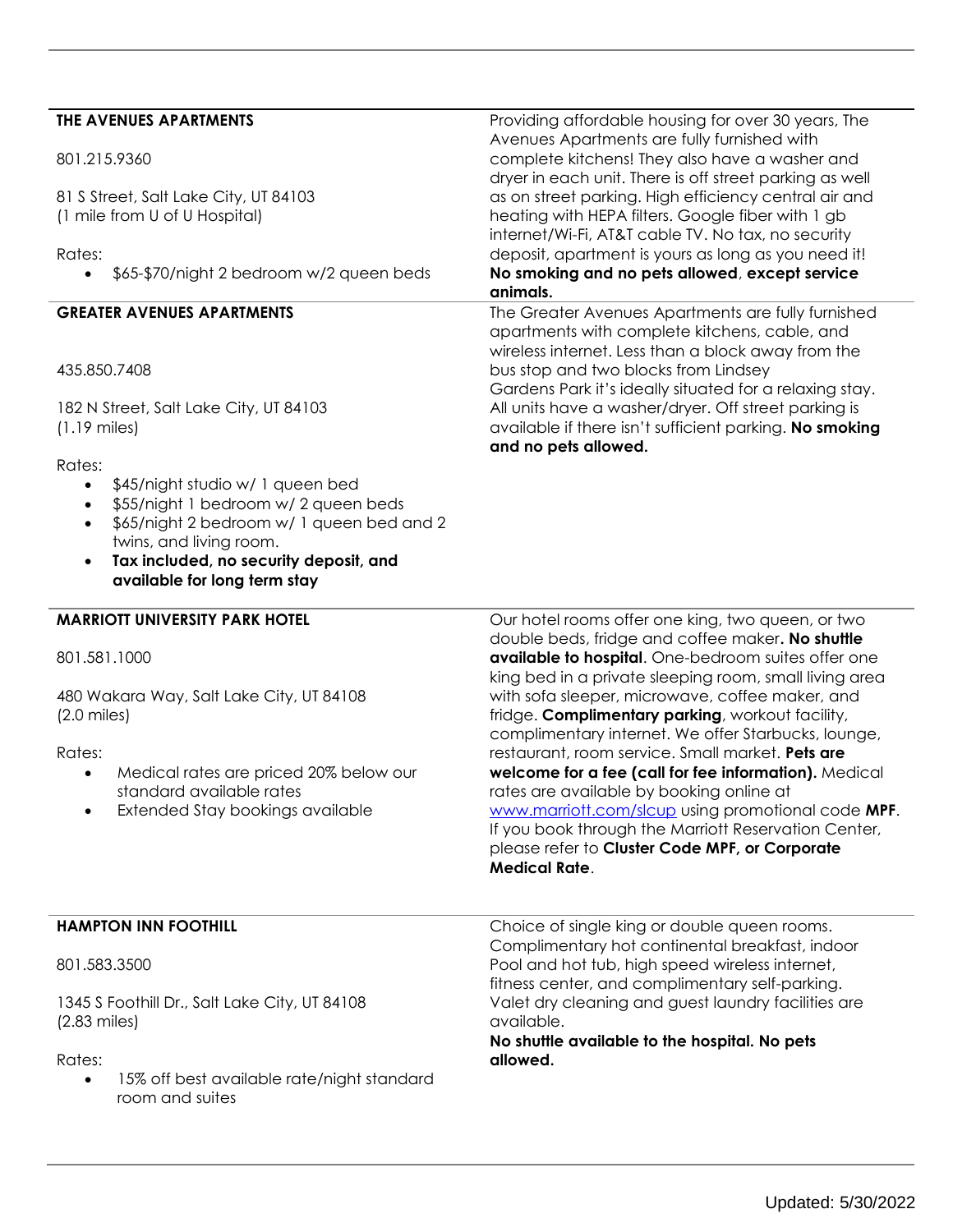| <b>SALT LAKE PLAZA HOTEL</b>                                                                                                                                 | Offers a prime downtown location. Walking distance to                                                                                                                                                                                                                |
|--------------------------------------------------------------------------------------------------------------------------------------------------------------|----------------------------------------------------------------------------------------------------------------------------------------------------------------------------------------------------------------------------------------------------------------------|
| 801-521-0130                                                                                                                                                 | everything including two shopping malls, Vivint Smart<br>Home Arena and restaurants & bars. TRAX Light Rail                                                                                                                                                          |
| 122 W South Temple, Salt Lake City, UT 84101<br>$(3.3 \text{ miles})$                                                                                        | available from the airport to right in front of the Hotel<br>and From the Hotel to the Hospital. \$10/daily parking<br>and Wi-Fi available for the Hospital patients and<br>employees. Choice of two Queen Beds or a King bed.                                       |
| Rates:<br>\$85/night<br>$\bullet$<br><b>Based on availability</b><br>$\bullet$                                                                               | Fridge, microwave, & coffee maker in every room.<br>Coin operated laundry, business center, & fitness<br>center. No pets allowed.                                                                                                                                    |
| <b>HOLIDAY INN EXPRESS DOWNTOWN</b>                                                                                                                          | Located in the center of downtown.                                                                                                                                                                                                                                   |
| 801.521.9500                                                                                                                                                 | Complimentary breakfast buffet and free wireless<br>internet. All rooms have mini refrigerators,<br>microwaves and coffee makers with a choice of                                                                                                                    |
| 206 S West Temple, Salt Lake City, UT 84101<br>$(3.58 \text{ miles})$                                                                                        | single king or double queen beds. On-site swimming<br>pool and hot tub. Fitness center is open 24/7. First<br>come first serve complimentary parking.                                                                                                                |
| Rates:<br>15% off of our standard Best Flexible Rate                                                                                                         |                                                                                                                                                                                                                                                                      |
| <b>EXTENDED STAY AMERICA SUITES SUGARHOUSE</b>                                                                                                               | Spacious suites with choices of 2 doubles, one queen,<br>or one king per room, fully equipped kitchen with full                                                                                                                                                      |
| 801.474.0771                                                                                                                                                 | size fridge, range top stove, microwave and coffee<br>maker. Free grab-and-go breakfast, new flat screen TV                                                                                                                                                          |
| 1220 E 2100 S, Salt Lake City, UT 84106<br>$(4.25 \text{ miles})$                                                                                            | with free premium channels, free Wi-Fi in every room,<br>onsite laundry facilities, and complimentary<br>parking. Pets are welcome for a fee (call for fee                                                                                                           |
| <b>Rates for Single Queens:</b><br>8% off best available: 1-6-night stay                                                                                     | information).                                                                                                                                                                                                                                                        |
| 8% off best available: 7-29 consecutive night<br>stay<br>8% off best available: 30+ consecutive night<br>stay<br>+\$10/night additional fee for 2 Queen beds | *Rates are not reflective of taxes. State and local taxes<br>are a total of 13.82%. Taxes will be applied and<br>charged the first 30 consecutive nights of each<br>stay. On night 31, the taxes are refunded and the stays<br>are then tax exempt until departure.* |
| room<br>Rates apply from 1/1/22 - 12/31/22                                                                                                                   | *Online booking code: EAUZY, HCI*                                                                                                                                                                                                                                    |

# **CRYSTAL INN**

801.328.4466

230 W 500 S, Salt Lake City, UT 84101 (4.42 miles)

Rates:

• 20% or more off best available rates

Choice of single king or double, microwave & fridge in every room. Enjoy a complimentary hot breakfast and high-speed wireless internet. Indoor pool-sauna, fitness center, guest coin operated laundry/valet dry cleaning services, business center and **Pets are welcome for a fee (call for fee information).**

**Complimentary shuttle service (upon appointment) available to hospital, downtown, and airport**. **Parking is complimentary!**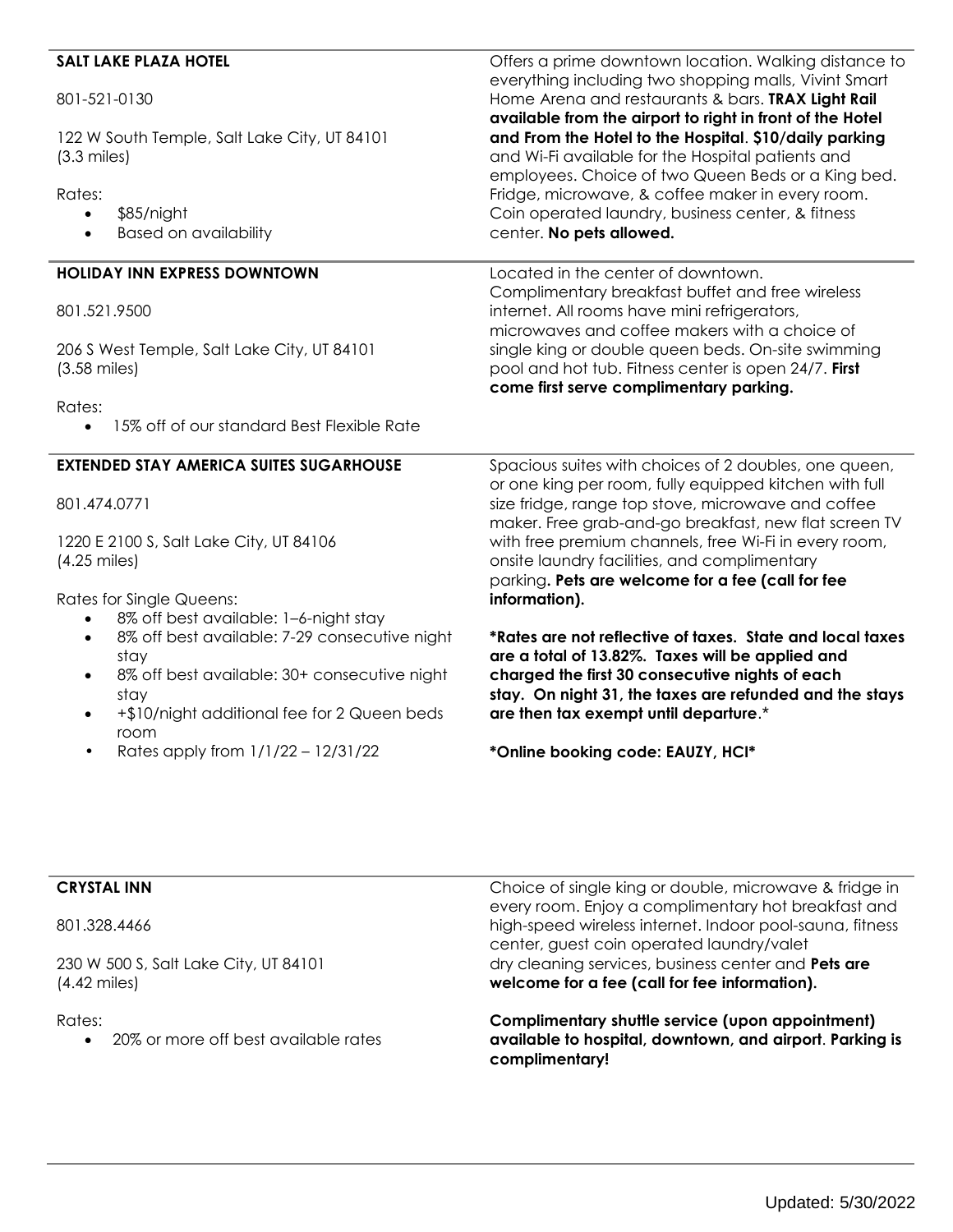| HOME2 SUITES BY HILTON SALT LAKE CITY- EAST<br>801.384.5785<br>2350 Foothill Dr. Salt Lake City, UT 84109<br>$(4.5 \text{ miles})$<br>Rates: | Studio and one-bedroom suites with complimentary<br>bonuses like the continental breakfast, internet access,<br>fitness facility, and pool and inviting outdoor spaces.<br>All Suites with Fully equipped Kitchens, 42" Flat Screen<br>HDTV, complimentary business services area, fitness<br>center and guest laundry. Enjoy the indoor pool and<br>hot tub and 24-hour Market. Rooms are one queen or<br>2 doubles. Pets are welcome for a fee (call for fee |
|----------------------------------------------------------------------------------------------------------------------------------------------|----------------------------------------------------------------------------------------------------------------------------------------------------------------------------------------------------------------------------------------------------------------------------------------------------------------------------------------------------------------------------------------------------------------------------------------------------------------|
| On average $\approx$ \$119/night, based on availability<br>Corporate Code: 2652088                                                           | information).                                                                                                                                                                                                                                                                                                                                                                                                                                                  |
|                                                                                                                                              | Booking Link:<br>https://www.hilton.com/en/book/reservation/deeplink<br>/?&ctyhocn=SLCEAHT&corporateCode=2652088&flexi<br>bleDates=true                                                                                                                                                                                                                                                                                                                        |
| <b>DOUBLETREE SUITES BY HILTON</b><br>801.359.7800                                                                                           | Each suite includes a king bed in the bedroom and<br>a queen sofa sleeper in the living room. Amenities in<br>the room include a mini fridge, small kitchenette,                                                                                                                                                                                                                                                                                               |
| 110 W 600 S, Salt Lake City, UT 84101<br>$(4.61$ miles)                                                                                      | and microwave. Gift shop, high speed internet,<br>laundry, year round swimming pool and hot tub,<br>and fitness center 24/7. Starbucks within the hotel<br>open from 7am to 12pm. Parking is \$15 for 24hrs with                                                                                                                                                                                                                                               |
| Rates:<br>\$109/night, based on availability                                                                                                 | in and out access. No shuttle available. Pets<br>allowed, no fee unless there is damage to room.                                                                                                                                                                                                                                                                                                                                                               |
| <b>HAMPTON INN DOWNTOWN</b>                                                                                                                  | Single king has a sofa sleeper, full size. Choice of<br>single king or double queen rooms. Pool, hot tub,<br>and business center 24/7. Complimentary Self-                                                                                                                                                                                                                                                                                                     |
| 801.741.1110                                                                                                                                 | parking. Same day dry cleaning is available. Trax is<br>nearby. Daily complimentary hot breakfast, high                                                                                                                                                                                                                                                                                                                                                        |
| 425 S 300 W, Salt Lake City, UT 84101<br>$(4.62$ miles)<br>Rates:                                                                            | speed wireless internet, fitness center, and 24 hour<br>coffee bar. Guest coin operated laundry facilities<br>are available. No shuttle service available!                                                                                                                                                                                                                                                                                                     |
| \$109/night, subject to availability.                                                                                                        |                                                                                                                                                                                                                                                                                                                                                                                                                                                                |

# **SPRINGHILL SUITES MARRIOTT DOWNTOWN**

801.238.3000

625 S 300 W, Salt Lake City, UT 84101 (4.7 miles)

Rates:

• \$119/night, subject to availability.

A mere 6 minutes away from Salt Lake City International Airport with restaurants across the way and Trax nearby, Springhill Suites Downtown has it all! An all-suite property with fridges and microwaves in every room. Choice of one king bed or two double beds in a studio style bedroom, with a sleeper sofa in the living room (ADA rooms available). Complimentary hot breakfast buffet, internet access, business center, and fitness center. Indoor pool and hot tub available year round. **Complimentary self-parking.**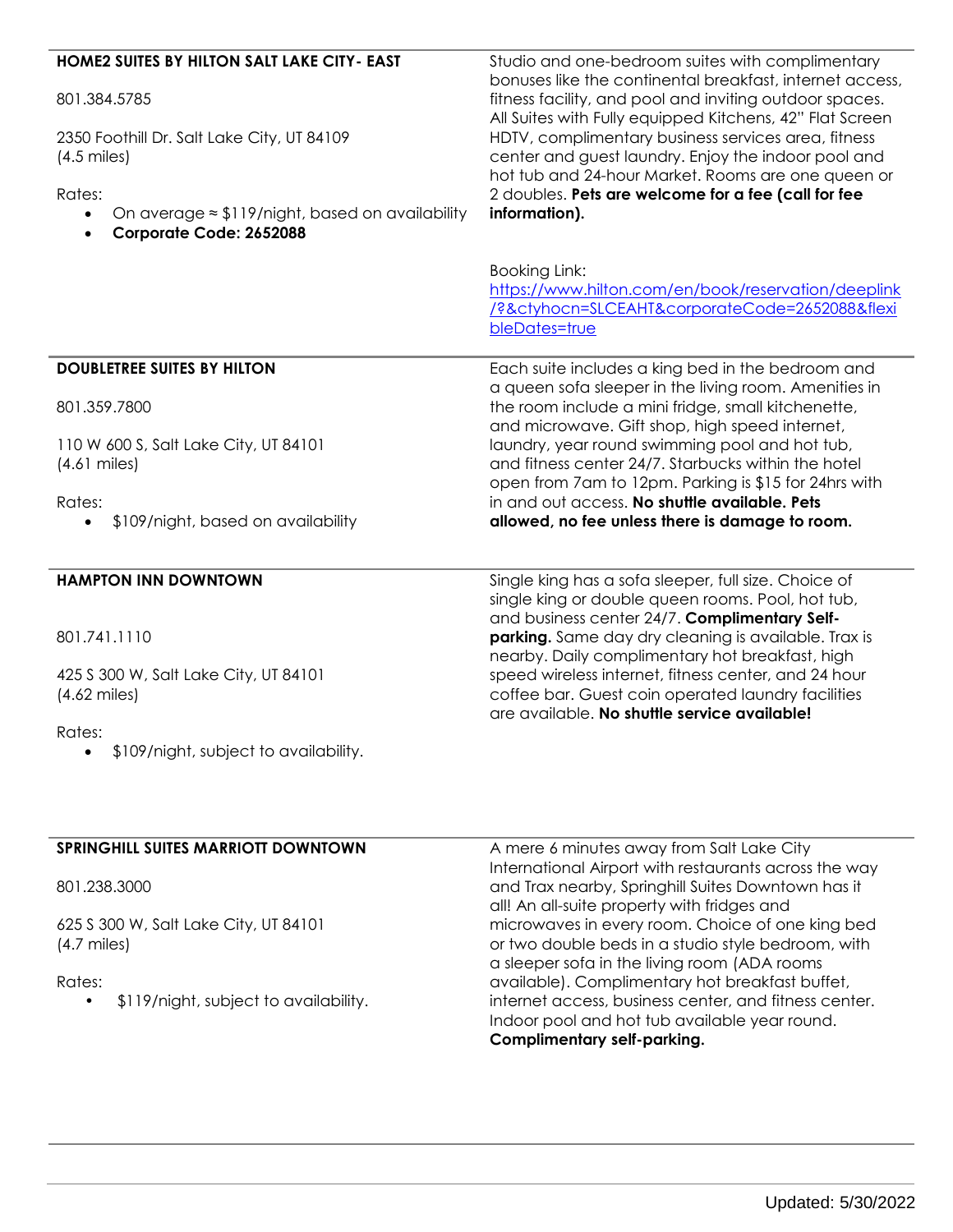## **RADISSON HOTEL SALT LAKE CITY AIRPORT**

801.364.5800

2177 W North Temple, Salt Lake City, UT 84116 (7 miles)

Rates:

 \$89/night (plus taxes) Please use booking link in the description

Radisson Hotel Salt Lake City Airport provides comfort and convenience about three miles from Salt Lake City International Airport (SLC) and less than 20 minutes to the University of Utah Hospital. The Radisson makes scheduling easy with 24-hour services like fitness and business centers, plus free Wi-Fi and 3-Hour Express Laundry service to freshen up your clothes. Leaving your vehicle here while you travel elsewhere? Our hotel offers competitive parking packages to help make planning simple.

Stretch out on a plush pillow top mattress and catch up on your favorite show on DirecTV. You'll find everything you need for a comfortable stay, starting with easy snack making thanks to a microwave and fridge. You can connect to free Wi-Fi while you work at the desk and take advantage of multiple USB ports. For additional space, reserve a suite with a separate living room and a sleeper sofa

To make reservations, please find below booking link that you can put in your website:

[https://www.radissonhotelsamericas.com/en](https://www.radissonhotelsamericas.com/en-us/destination?startDate=today&startDateOffsetDays=2&adults%5B%5D=2&children%5B%5D=2&searchType=pac&promotionCode=UTHOSP&hotelCode=SALTAIR)[us/destination?startDate=today&startDateOffsetDa](https://www.radissonhotelsamericas.com/en-us/destination?startDate=today&startDateOffsetDays=2&adults%5B%5D=2&children%5B%5D=2&searchType=pac&promotionCode=UTHOSP&hotelCode=SALTAIR) [ys=2&adults%5B%5D=2&children%5B%5D=2&searchT](https://www.radissonhotelsamericas.com/en-us/destination?startDate=today&startDateOffsetDays=2&adults%5B%5D=2&children%5B%5D=2&searchType=pac&promotionCode=UTHOSP&hotelCode=SALTAIR) [ype=pac&promotionCode=UTHOSP&hotelCode=SA](https://www.radissonhotelsamericas.com/en-us/destination?startDate=today&startDateOffsetDays=2&adults%5B%5D=2&children%5B%5D=2&searchType=pac&promotionCode=UTHOSP&hotelCode=SALTAIR) [LTAIR](https://www.radissonhotelsamericas.com/en-us/destination?startDate=today&startDateOffsetDays=2&adults%5B%5D=2&children%5B%5D=2&searchType=pac&promotionCode=UTHOSP&hotelCode=SALTAIR) **SPRINGHILL SUITES MARRIOTT SOUTH JORDAN** 385.770.7200 11280 South River Heights Dr., South Jordan, UT 84095 (2 miles from South Jordan Health Center) Over-the-phone rates: • \$110/night (plus tax) weekday or weekend An all-suite property with fridges and microwaves in every room. Choice of king suite or double queen beds in a studio style bedroom, with a sofa bed in living room. Complimentary hot breakfast buffet, internet access, business center, and fitness center. Heated outdoor swimming pool, hot tub available year-round, and heated sidewalks by the pool. New coin operated laundry center. Right across the street from the shopping center with grocery stores nearby! **Complimentary shuttle service (within a 5-mile radius), pre-arrangement required (call front desk with 24 advance notice). Pets not allowed. HYATT HOUSE SANDY** 801.304.5700 9685 S Monroe St., Sandy, UT 84070 (3.4 miles from Sandy Greenwood Clinic) (8.5 miles from South Jordan Health Center) Rates: Call for rates 15% discount One, two-bedroom suites, and studios with complimentary breakfast, and shuttle service within 5 miles. The hotel has fully equipped kitchenettes in every suite, fitness center (**limited to 2 people at a time**), business center, swimming pool, outdoor BBQ area, coin operated laundry, same day dry cleaning service, and excellent location for shopping and activity areas. **Pets are welcome for a fee (call for fee information).**

#### [http://www.sandy.house.hyatt.com](http://www.sandy.house.hyatt.com/)

There is a 15% corporate discount for all employees and patients.